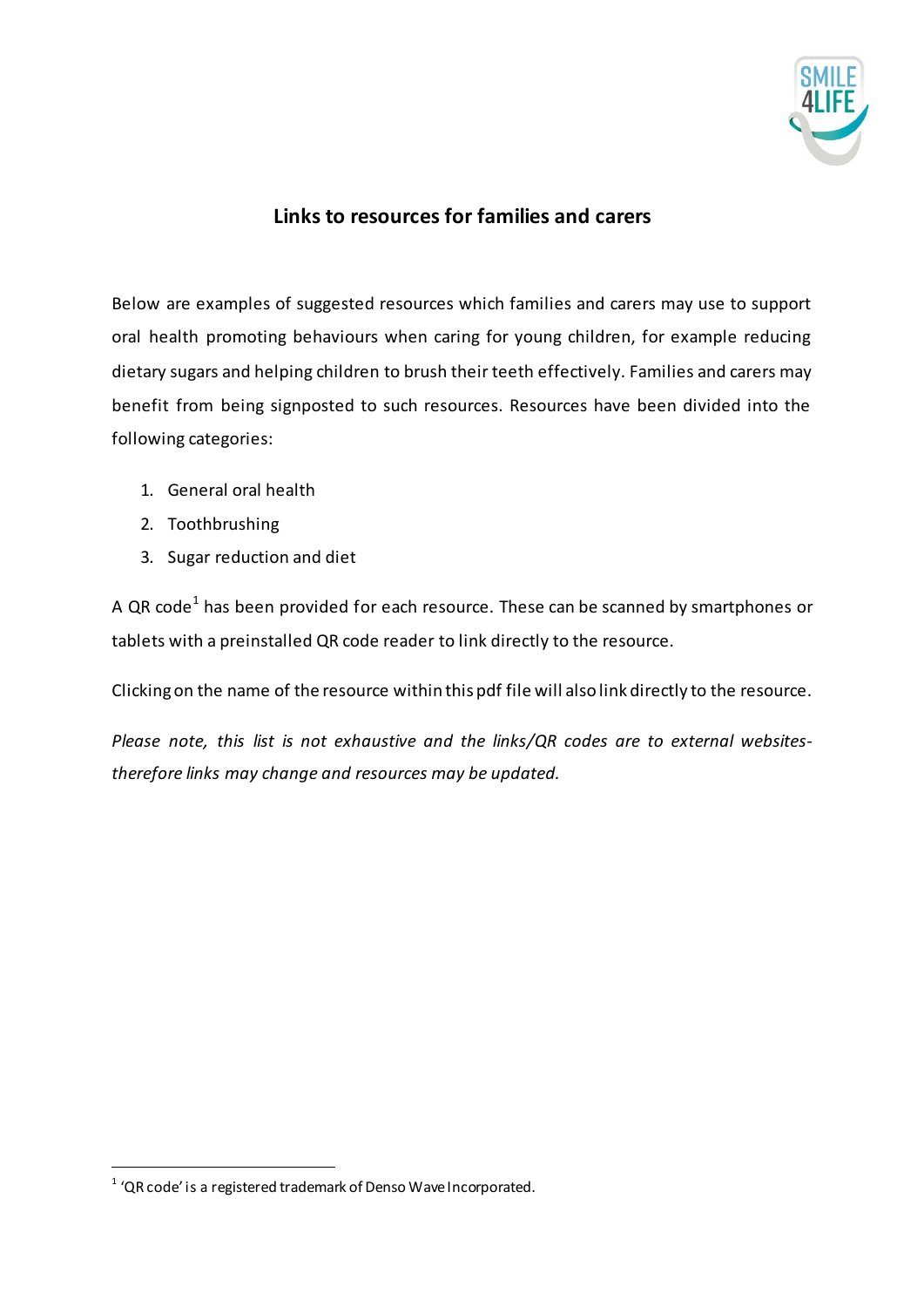

## **Resources for parents and carers: general oral health**

**[A quick guide to a healthy mouth in](https://www.gov.uk/government/publications/delivering-better-oral-health-an-evidence-based-toolkit-for-prevention)  children,** PHE

**[A practical guide to children's teeth](https://www.bspd.co.uk/Portals/0/A%20practical%20guide%20to%20children),** BSPD





**[Advice for parents of children with](https://www.bspd.co.uk/Portals/0/BSPD%20Advice%20for%20parents%20of%20children%20with%20autism%20Jan%2017.pdf)  autism,** BSPD



**[Oral Health Foundation information and](https://www.dentalhealth.org/Pages/Category/all-oral-health-information)  resources,** Oral Health Foundation

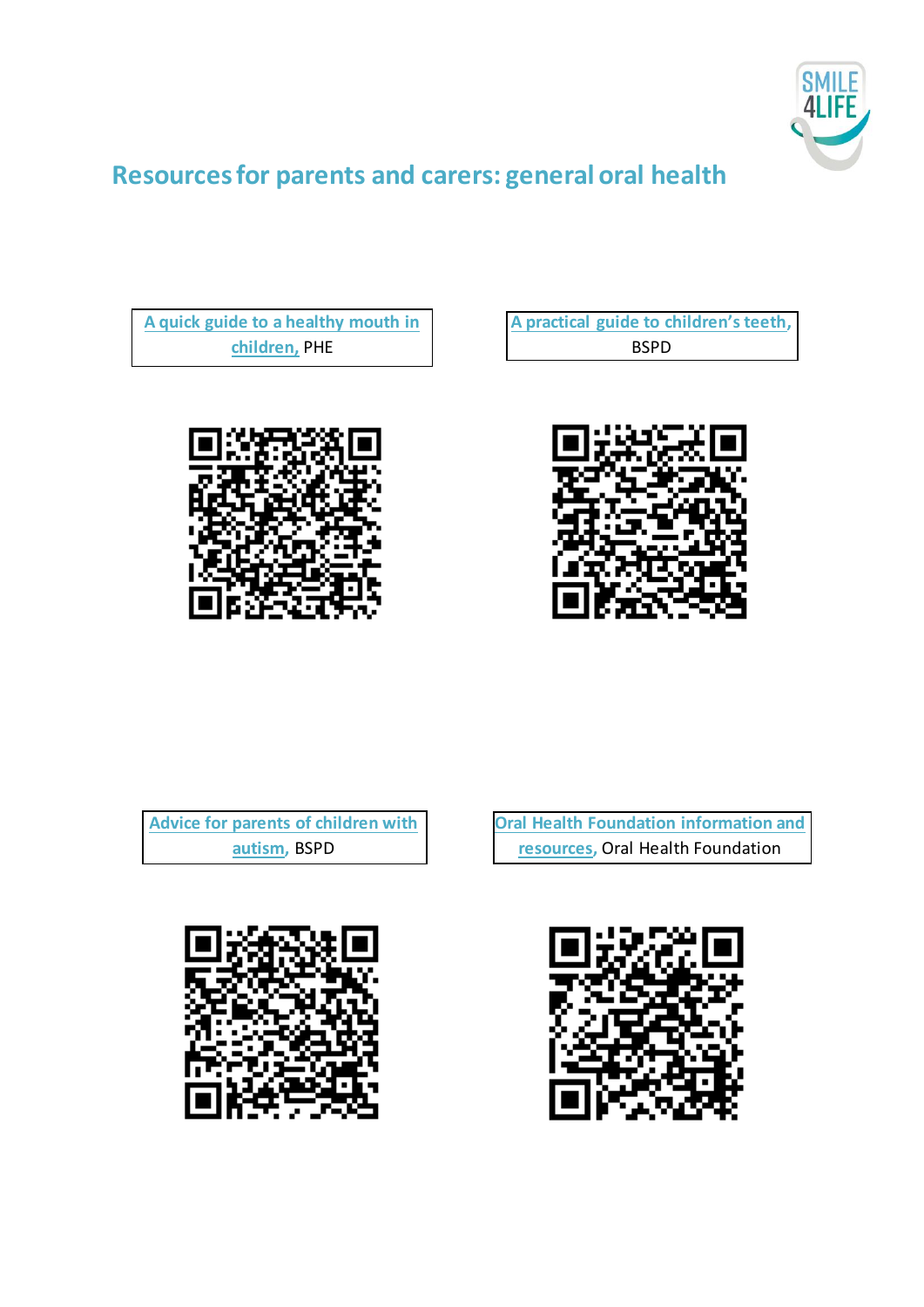

## **Resources for parents and carers: toothbrushing**

**[How do I brush my child's teeth?](https://www.nhs.uk/video/pages/how-do-i-brush-my-childs-teeth.aspx) (Video),** NHS Choices

**Brush DJ,** Benjamin Underwood. *Free [App downloadable from App Store or](http://www.brushdj.com)  Google Play.*





**Two minute tales – [tales that make kids](http://colgatetwominutetales.co.uk/)  love brushing,** Colgate

**[Childsmile toothbrushing chart,](http://www.child-smile.org.uk/documents/4352.aspx)** NHS Scotland